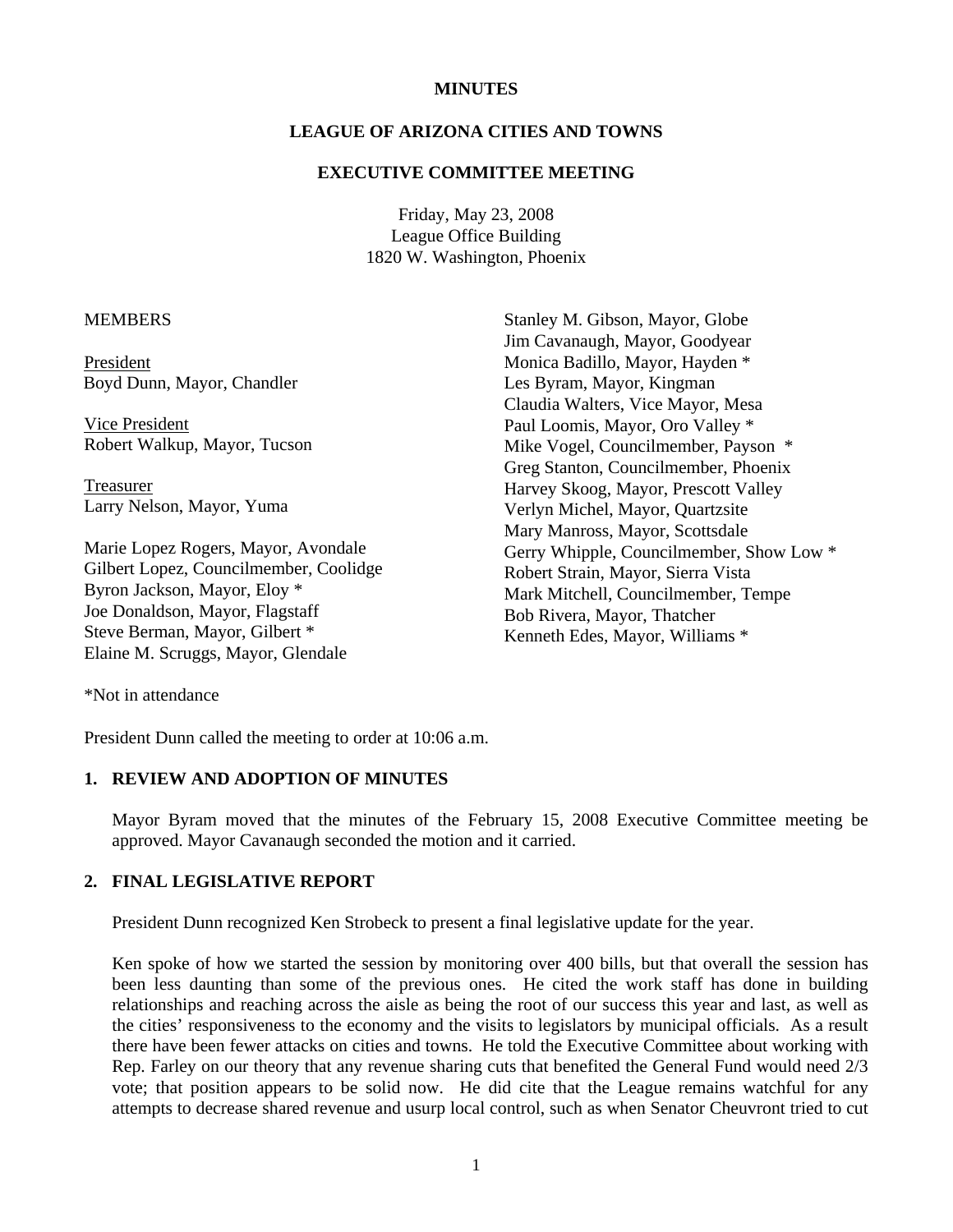shared revenues in the 2007-08 budget with a surprise floor amendment; Cheuvront only mustered 3 votes and the amendment had a Prop. 108 clause.

Ken then turned things over to Jeff Kros, Legislative Director.

Jeff started with GPLET (Government Property Lease Excise Tax). After taking on retail tax incentives last year, Senator Cheuvront set his sights on doing away with GPLET this session. The bill stalled for a while in the Senate, but the House had a hearing in Ways & Means. The League mustered strong opposition, including working with developers. The bill failed in committee. A more reasonable approach – Nelson's HB 2803 – was supported by the League. HB2803 has not moved recently.

Jeff then asked Cheyenne Walsh, Legislative Associate, to speak.

Cheyenne then spoke about impact fees. Last year's bill, SB 1423, was a consensus bill that the League brought forward to address transparency issues without compromising cities' ability to charge fees. The remaining issue from that discussion was grandfathering. The League had worked out an agreement with the Southern Arizona Home Builders Association (SAHBA) to grandfather developments from NEW fees for 18 months. However, early in the session President Bee's office reconvened the impact fees stakeholders for a bill that further addressed the developers' concerns. This was a priority for him. Based on that, SAHBA decided to incorporate our grandfathering agreement into that discussion rather than run it separately.

After several weeks of long meetings, the League, along with several cities, fought against the Home Builders' Association of Central Arizona proposals, which included limiting what fees can be charged for, refunds, dollar for dollar offsets, a review/appeals process, etc. Ultimately, SB1406 was introduced without those provisions, instead focusing on the grandfathering provisions. The bill grandfathers individual developments for 2 years from new fees, or increases in existing fees. The bill allows for indexing. Mayor Manross asked what kicks in the 24 month period; Cheyenne answered the final plat approval.

The League is neutral on the bill- the grandfathering provision is a departure from the 'growth pays for itself' concept but was a compromise option that eliminated the other more onerous provisions. Having been at the table and negotiating in good faith, the League cannot oppose the bill.

The bill awaits Committee Of the Whole in the House- there is an agreement that the bill will not be amended by either side, though some cities have requested amendments from their legislators, which so far have been unsuccessful. Amending the bill may have negative consequences, not only for this session (Bee still controls the bill and can take it to conference committee) but also on the League's credibility for future sessions. We believe the changes to impact fee legislation needs to stop for several sessions while we assess how the provisions of 1406 and 1423 impact the development fee process. If the bill becomes law, the League will put out an implementation strategy for this bill, which has a delayed effective date of January 1, 2009. We requested this date to give cities enough time to adopt/amend ordinances and determine how the provisions will be administered.

Mayor Byram asked if this bill would affect applying impact fees to churches and non-profits, and Cheyenne stated no, the statute doesn't allow for that.

Cheyenne then went on to the Resolutions process. She cited that there are fewer resolutions proposed so far this year than in the past. This works to our advantage to have a focused and thoughtful agenda. She then reviewed some of this year's resolutions successes:

- Protect Shared Revenues- ongoing but so far so good.
- Economic development tools- GPLET retention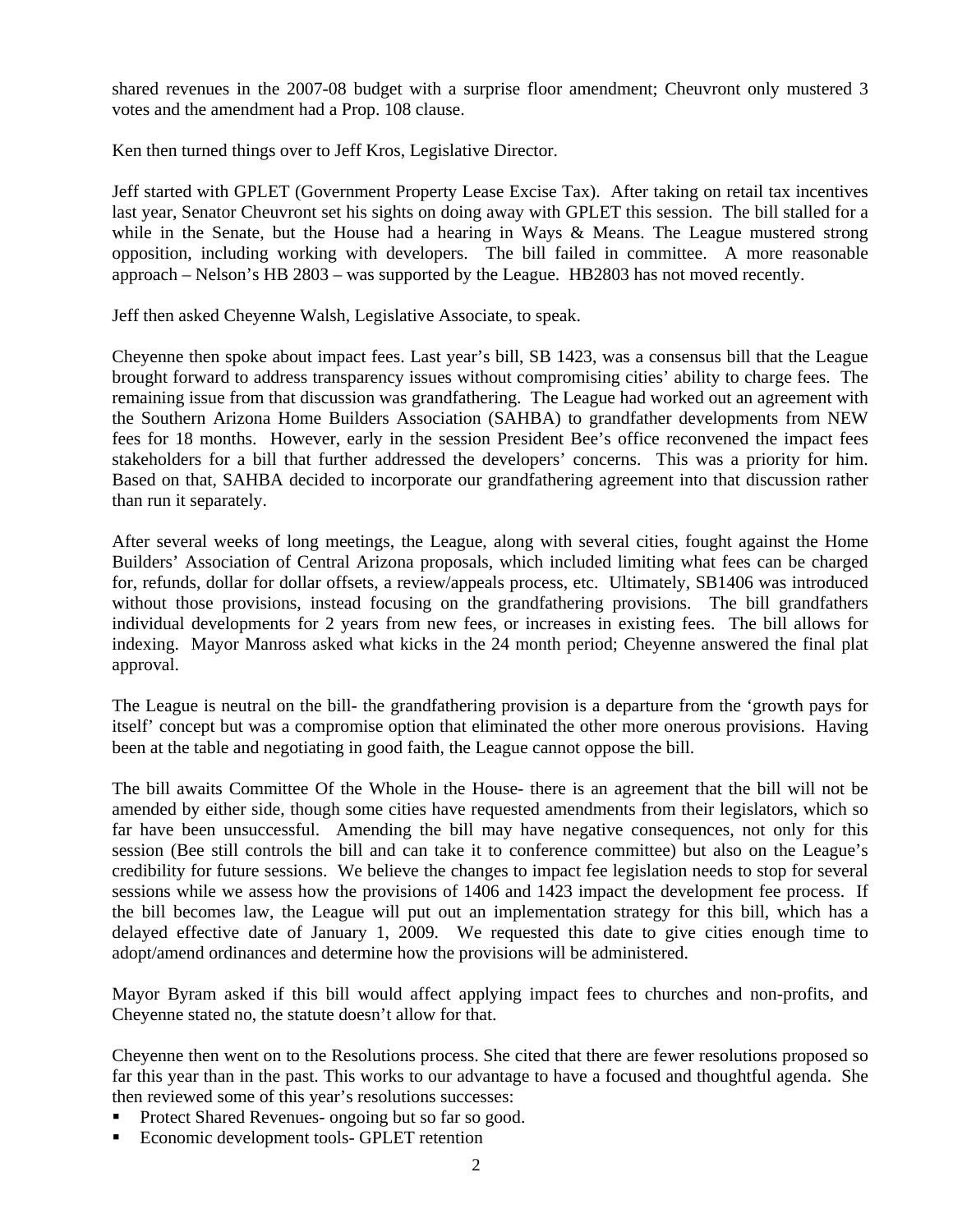Several more resolutions have been successfully resolved this session:

- City input into liquor licenses- the League continues to develop relationships with the Department of Liquor Licenses and Control and State Liquor Board- including hosting a Title 4 forum for cities to discuss issues directly with those entities.
- **Transfer development rights- signed by the Governor**
- Protecting critical infrastructure- signed by the Governor
- Exempt rights of way from public auction- included in proposed legislative referendum on state trust lands, though that discussion stalled due to other stakeholder concerns. The provisions are currently included in the filed initiative.
- Small town revenue sharing
- **Heritage Fund**
- 911 Telecom Fund

Jeff then recognized Dale Wiebusch, Legislative Associate.

Dale gave a brief overview of bills related to immigration and citizenship.

- 2745 employer sanctions signed May 1. Portions of this bill refined last year's 2779 of the same name. Of particular note to cities and towns are requirements to check legal status of license applicants, ensure contractors verify their employees' status and only grant economic incentives to employers registered with and participating in the e-verify program. The applicants and employers have the onus of proof in these situations. Most of these provisions are effective after Sept. 30, 2008.
- 2807 immigration, local enforcement vetoed. Would have prohibited cities and towns from having policies restricting the ability of law enforcement to contact federal officials related to persons' immigration status when arrested or other circumstances. Funding for training local law enforcement would have to come from federal or state sources. The Governor cited the unfunded mandate for training as the main reason for her veto. The League worked with the sponsor to make the bill as palatable as possible.

President Dunn stated that the League has done an excellent job this session and congratulated Ken and the rest of the League staff on their successes.

## **3. 2008 CONFERENCE UPDATE**

President Dunn recognized Matt Lore to give an update on the upcoming 2008 League Conference which is scheduled to be held in Paradise Valley on August 19-22.

Matt updated the Executive Committee on preparations for the conference. He recognized and thanked those Executive Committee members that participated in a brainstorming session for the conference: President Dunn, Mayor Scruggs, Mayor Donaldson, Vice Mayor Walters, Mayor Nelson and Mayor Berman.

Matt then briefly overviewed the conference program and stated that the general structure is consistent with past years. He stated that early registration activity indicates that the conference turnout will also be consistent with past years.

## **4. RESOLUTIONS PROCESS FOR 2008**

Mayor Dunn stated that Mayor Walkup has agreed to serve as Committee Chairman for the 2008 Resolutions process. Mayor Dunn then recognized Cheyenne Walsh to present the resolutions process for 2008.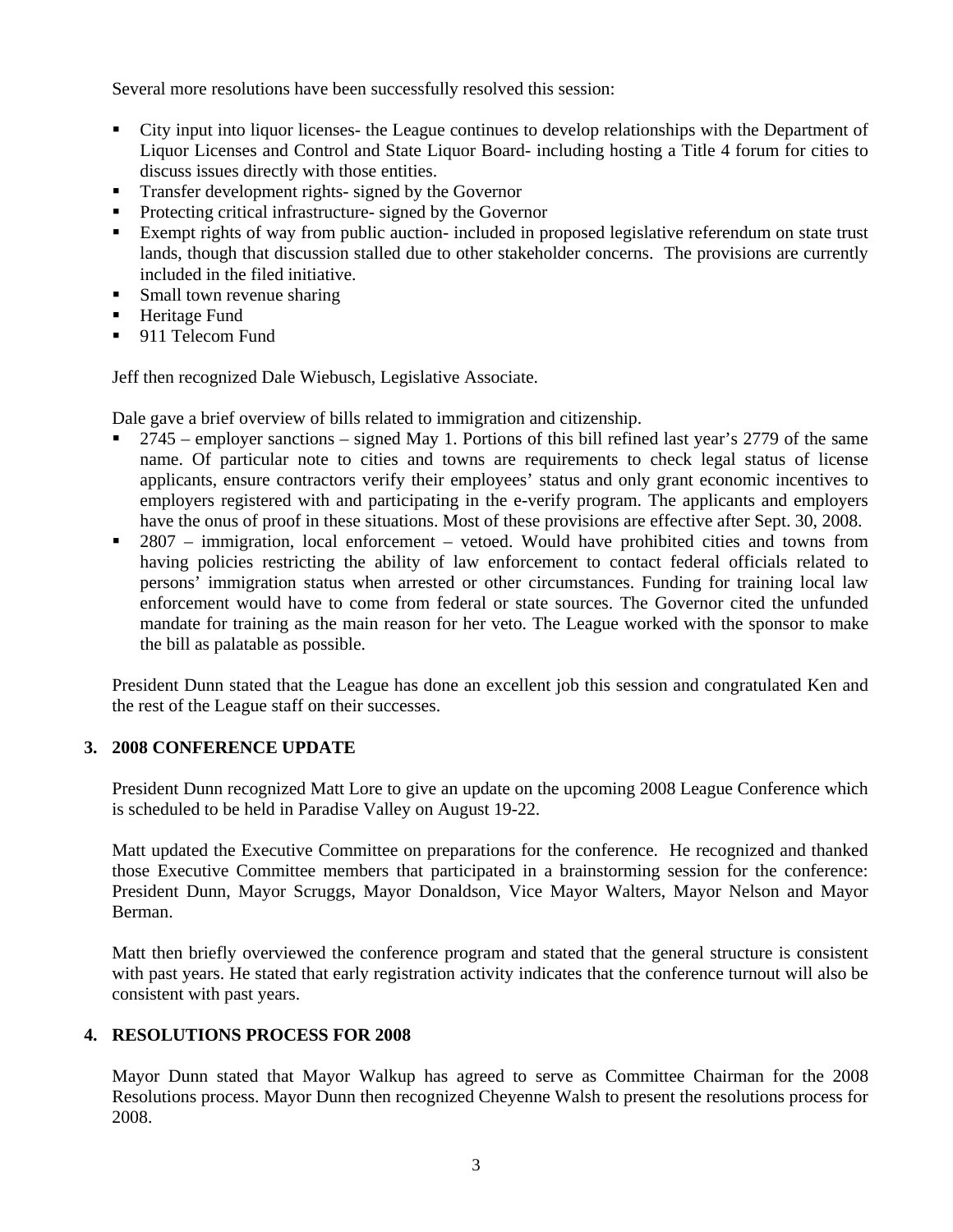Cheyenne began by stating that the Resolutions process for 2008 would remain largely the same as the last few years, with a few new innovations in order to continue to streamline the process. She referred the Executive Committee members to the Resolutions Committee Calendar, and then briefly described the timeline and deadlines for the Resolutions process. She noted that at this time, the only major change would be some form of an amendment process that staff is currently working on developing.

Mayor Gibson asked if the resolutions process will be explained to those who will attend the upcoming Newly Elected Officials workshop. Ken Strobeck replied that it is not something that is currently on the agenda, but that there is a possibility to discuss it at the program.

Councilmember Lopez asked if there was a way to find out what resolutions other cities are working on before submittal in order to reduce the possibility of duplicate submissions. Cheyenne stated that usually she is not aware of what resolutions cities are working on until they have been submitted to the League.

Ken stated that the resolutions process has been continually streamlined and refined over the past few years and thanked staff and Executive Committee members for their efforts.

## **5. LEAGUE BUDGET FOR 2008-2009**

President Dunn asked Ken Strobeck to present the 2008-2009 League budget.

Ken referred the Executive Committee to the report included in their meeting packet. He stated that the League recognizes that cities and towns are feeling the effects of the economic downturn and therefore the proposed League budget reflects this reality. He states that any increases are modest and consistent with the rate of inflation.

Mayor Nelson inquired about the significant increase in revenue for the Annual Conference. Matt Lore explained that the increase was due largely to record levels of corporate sponsorship. He stated that while the hope is that these high levels of sponsorship will continue, it is difficult to predict, particularly during this time of economic uncertainty.

President Dunn asked if the early response from sponsors had been positive. Matt stated that while most have indicated a willingness to sponsor again in 2008, some had told him that they would not be able to sponsor due to restricted budgets. He did point out that most of our larger sponsors had committed. President Dunn encouraged Executive Committee members to reach out to potential sponsors in their communities.

Mayor Nelson moved to approve the 2008-2009 League budget as proposed. Mayor Rivera seconded the motion and it carried.

## **6. TRAININGS & UPCOMING CONFERENCES**

President Dunn introduced Matt Lore, Communication and Education Director, to update the committee on recent League trainings and upcoming conferences.

Matt explained that one of the core services that the League provides to its members is training and conference coordination. In addition to the Annual Conference, the League hosts a number of other conferences and trainings throughout the year. He stated that we assist many affiliate groups by staffing their associations and coordinating their trainings and conferences. Some of these groups include the Arizona City/County Management Association, the Government Finance Officers Association of Arizona, the Arizona City Attorneys Association and the Arizona Municipal Clerks Association.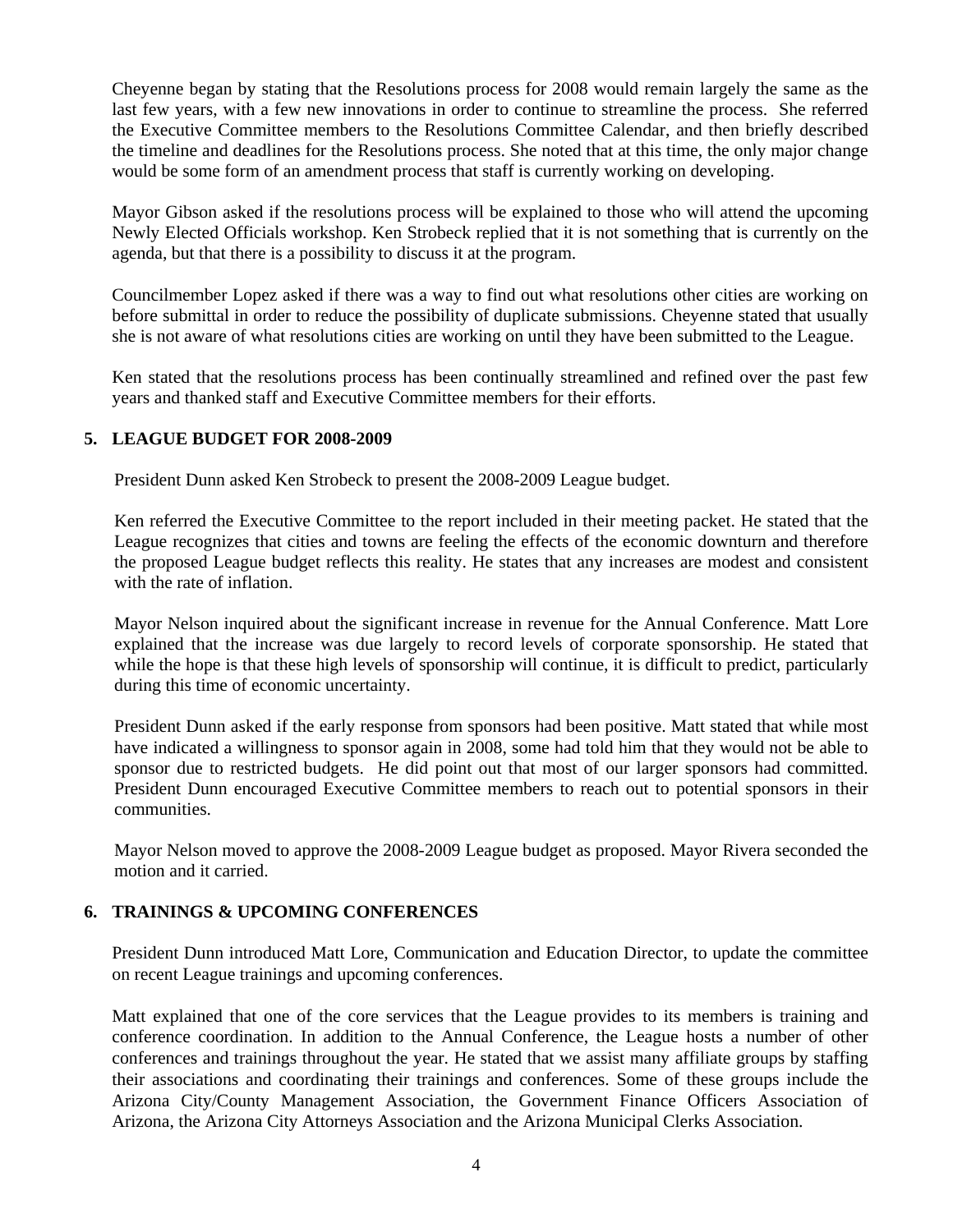Matt then highlighted some of the upcoming summer trainings and conferences. He referred the Executive Committee to their meeting packet which includes registration materials for some of the trainings. He stated that the League is always looking for relevant topics and ideas, and encouraged the committee members to contact him if they had any suggestions for trainings.

Mayor Lopez Rogers mentioned that a few of her councilmembers recently attended a League training and found it to be very worthwhile.

# **7. UPDATE ON LEAGUE BUILDING PROJECT**

 President Dunn recognized Ken Strobeck to give an update on the latest developments regarding the possible construction of a new office building.

 Ken stated directed Executive Committee members to their meeting packets, where he reviewed and explained the rough site plan that he had received from SunCor. Ken pointed out that on the site plan, the MAG line item was merely a hypothetical and that they are not considered a viable tenant.

He explained that SunCor would need an additional tenant or two that will utilize the available 50,000 sq. ft. before they would feel it was worthwhile to proceed with the project. If that were to happen, then they would be willing to finance the whole construction. Ken explained that we would pay rent, but have a stake in the future building. The next phase would be to sit down with all the parties involved and determine what equity position we would have in the future building.

Ken stated that it is extremely positive that SunCor is willing to take on all aspects of the project.

Mayor Nelson asked about the Arizona Capitol Times building. Ken stated that they are not willing to vacate their building, but that they may be in need of additional office space in our new building.

President Dunn also stated that he felt discussions were going very well, and that SunCor feels that the site is very workable.

 Mayor Scruggs asked if SunCor would be willing to help identify the tenants we need to fill the outstanding 50,000 sq. ft. Ken answered that yes, they are willing to help find tenants. Ken encouraged the Executive Committee to also help identify potential tenants.

# **8. RECOGNITION OF OUTGOING EXECUTIVE COMMITTEE MEMBERS**

President Dunn stated that due to retirements and elections results, this will be the last meeting for several current Executive Committee members. He stated that their departure will be a great loss to the League. President Dunn then recognized the outgoing Executive Committee members: Mayor Byram, Mayor Gibson, Mayor Michel, Vice Mayor Walters, Mayor Edes and Mayor Donaldson.

 With the exception of Mayor Edes who was not in attendance, each spent a few minutes thanking the Executive Committee for their support and reflecting on their time in local government.

 Mayor Nelson moved that the Resolutions of Appreciation for Mayor Byram, Mayor Gibson, Mayor Michel, Vice Mayor Walters, Mayor Edes and Mayor Donaldson be approved. Councilmember Mitchell seconded the motion and it carried.

President Dunn asked if there was any other business. Vice Mayor Walters moved to reconvene as the Property Corporation. Mayor Rivera seconded the motion and it carried.